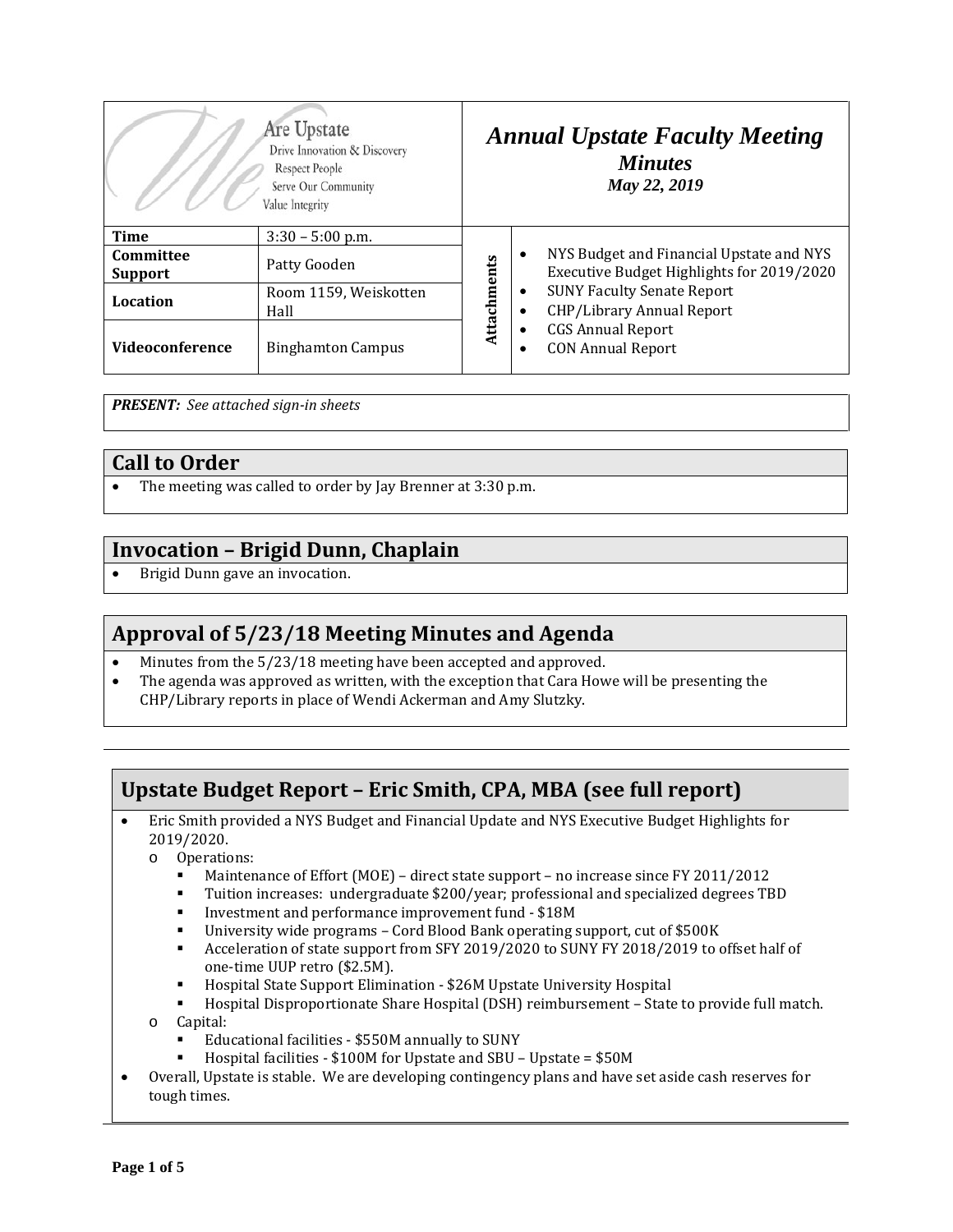#### **Faculty Council Report – Jay Brenner, MD** • **2018-2019 Academic Year – some of the highlights of the Faculty Council include:** o Jay Brenner served as the Chief Marshall of our One University Commencement. Review of Faculty Council accomplishments this year: September:  $\triangleright$  Created the DACA Task Force Approved the Healthcare for the Homeless resolution October: Approved the faculty-authored textbook policy  $\triangleright$  Discussed the diversity, equity, and inclusion committee  $\triangleright$  Discussed the academic calendar<br> $\triangleright$  Gloria Lopez presented at the Ups Gloria Lopez presented at the Upstate Community Forum November:  $\triangleright$  Created the Diversity, Equity and Inclusion Task Force Endorsed University Faculty Senate UFS) resolutions acted on at the Fall Plenary  $\blacktriangleright$  Helped host Middle States Welcomed Special Advisor Joanie Mahoney December: Dean Katherine Beissner, CHP, presented at the Upstate Community Forum Danielle Laraque-Arena stepped down as President Welcomed Dr. Mantosh Dewan as Interim President **January:**  $\triangleright$  Endorsed UFS resolutions acted on at the Winter Plenary  $\triangleright$  Discussed emeritus status, social media and the presidential search **February:**  Dean Mark Schmitt, CGS, presented at the Upstate Community Forum March: Discussed CGL protected time  $\triangleright$  Helped host the LCME visit April: Dean Julio Licinio, COM, presented at the Upstate Community Forum  $\triangleright$  Cristina Pope talked about the proposed library budget cuts  $\triangleright$  Pam Youngs-Maher discussed the potential switch of platforms from Blackboard to BrightSpace  $\triangleright$  Passed a resolution about cultural and religious holidays  $\triangleright$  Endorsed the UFS resolutions from the Spring Plenary  $\triangleright$  Passed a resolution regarding library funding May:  $\triangleright$  Continued discussions on emeritus status and social media  $\triangleright$  May 31 is Jay Brenner's last day as CGL. Will continue to serve as Immediate Past Chair on the Executive Committee of the Faculty Council as we welcome Steve Glatt to serve as the new Chair of the Faculty Council beginning his term on June 1. • **Council Operations Report: Election Results (Cara Howe)** o Elections were held for the positions of Faculty Council Chair, Vice Chair and Secretary, and for two

- Senators and two Alternate Senators to represent Upstate on the SUNY Faculty Senate. One candidate for each of the three Faculty Council officer positions were received.
	- Steve Glatt was elected to Chair, Faculty Council. His goals will be: engagement by reaching out to faculty; identification of what this body does; destigmatization of this body; empowerment – open and inclusive leadership.
	- Kerry Greene-Donnelly was elected as Vice Chair, Faculty Council.
	- Adam Rufa was elected as Secretary, Faculty Council.
	- The Faculty also approved the appointment of three new and three renewing members to the Faculty Council standing committees.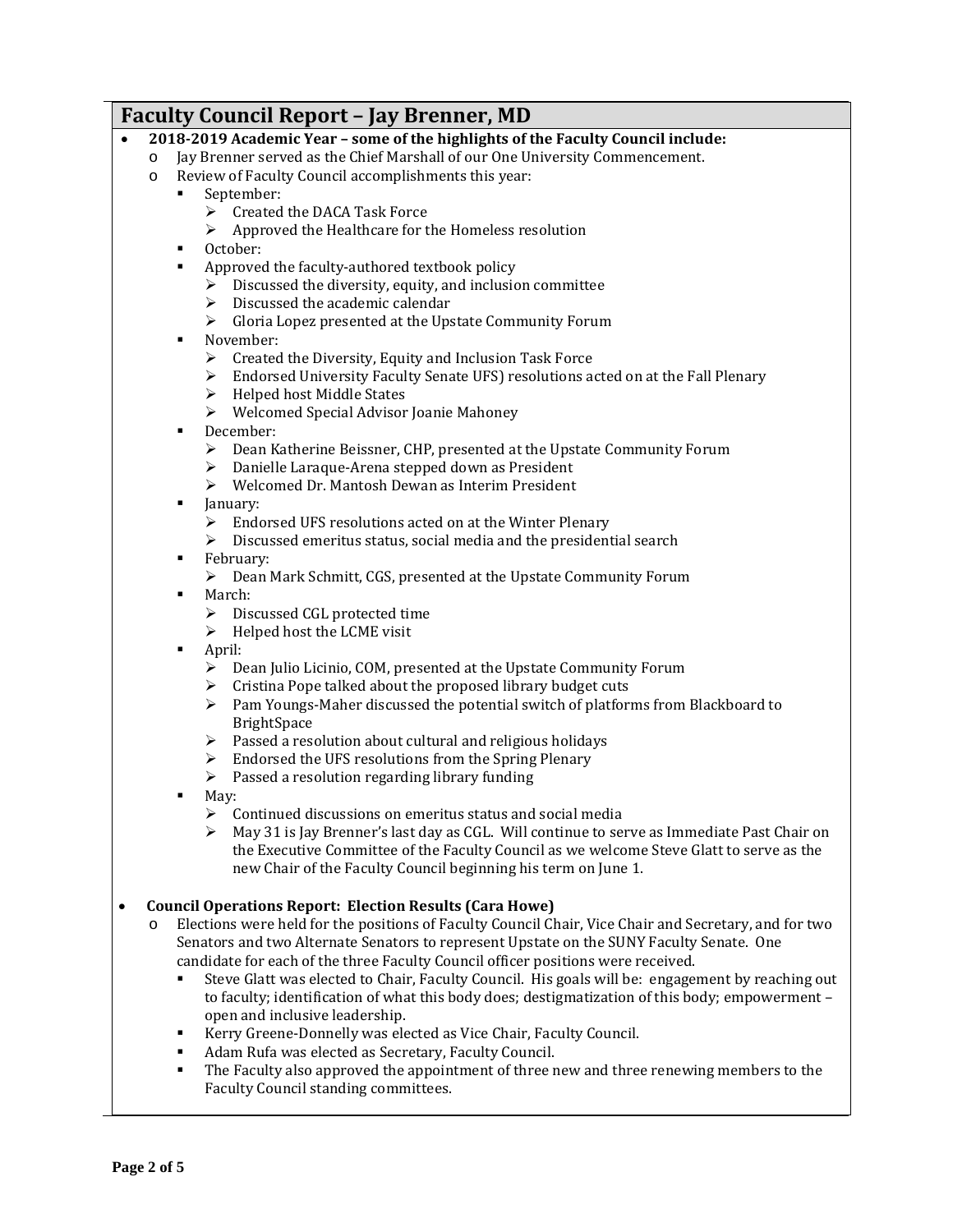- There were ten candidates on the ballot to fill four open SUNY Faculty Senate positions two as senators and two as alternate senators.
	- Pam Youngs-Maher and Lisa Oliver were elected to serve as SUNY Faculty Senators.<br>
	Paul Johnson and Matthew Canogreco were elected to serve as alternate SUNY Facul
	- Paul Johnson and Matthew Capogreco were elected to serve as alternate SUNY Faculty Senators.
- Faculty and professional staff also voted to approve proposed revisions to the bylaws of the SUNY Faculty Senate.

## **SUNY Faculty Senate Report – JC Trussell, MD (see full report)**

- JC Trussell has completed six years with Faculty Governance.
- What do senators do?<br>
o The Senate "shall
	- The Senate "shall be the official agency through which the University Faculty engages in the governance of the University."
	- o Senators interface with administration and committees here at Upstate:
		- **University Executive Committee**<br> **University Executive** Council
		- Upstate Faculty Council
- There are three plenaries a year where all SUNY schools meet together which include 64 campuses: universities, community colleges, specialty school (Maritime), medical schools (4). The plenaries are held in the fall, winter and spring.
	- o Health Care Sector Meetings are held on Thursday of the Plenary.
		- $\triangleright$  Meet with senators from all 4 medical schools: Upstate, Buffalo, Downstate, and Stonybrook.<br>  $\triangleright$  Meet with Dr. Azziz, the Chief Officer of Academic Health and Hospital Affairs
		- Meet with Dr. Azziz, the Chief Officer of Academic Health and Hospital Affairs.
	- o The full Plenary meeting is held on Friday and Saturday.
		- $\triangleright$  Administration meets with senators from all SUNY schools
		- $\triangleright$  Meet with the Chancellor who provides a report and update, each sector asks questions generated from the Thursday sector meeting, discuss and vote on resolutions (resolutions may originate from any sector). If anyone has a concern at Upstate, reach out to the senators for initiation of a resolution.
- Resolutions which were passed can be found at the following website:<http://www.sunyufs.us/>

# **College of Health Professions/Library – Cara Howe (see full report)**

- CHP Curriculum Updates:
	- o The Curriculum Committee was extremely busy with a major update of the Respiratory Therapy Program curriculum.
	- o Adjusted courses to keep bachelor's degree programs at 126 credit hours.
	-
	- o Updates in preparation for moving courses online Reduced duration of Medical Scholars program from two years to one year to encourage increased participation.
- Other CHP highlights:<br>
o Implemented a tie
	- o Implemented a tier two strategic plan<br>
	o Establishing an Alpha Eta Honor Socie
	- Establishing an Alpha Eta Honor Society Chapter
	- o Looking forward to renovation of Silverman Hall to be completed in 2021
- Library:<br>o Bud
	- o Budget potential shortfall the library is currently facing a \$400,000 budget shortfall.<br>  $\circ$  Cancellations may be necessary 88 e-journals and 13 databases have been identified.
	- Cancellations may be necessary 88 e-journals and 13 databases have been identified. A list of titles is available from the library.
	- o A new authentication system was implemented this week for access to library resources.
	- o There are new library management and discovery systems in place, which will be launched in July.
	- o Awards:
		- Abby Smith, Clinical Outreach Librarian, was named the CNY Library Resources Council's Library (CLRC) All-Star.
		- $\triangleright$  For the second time in three years, the Upstate Health Sciences Library has been names the CLRC Academic Library of the year.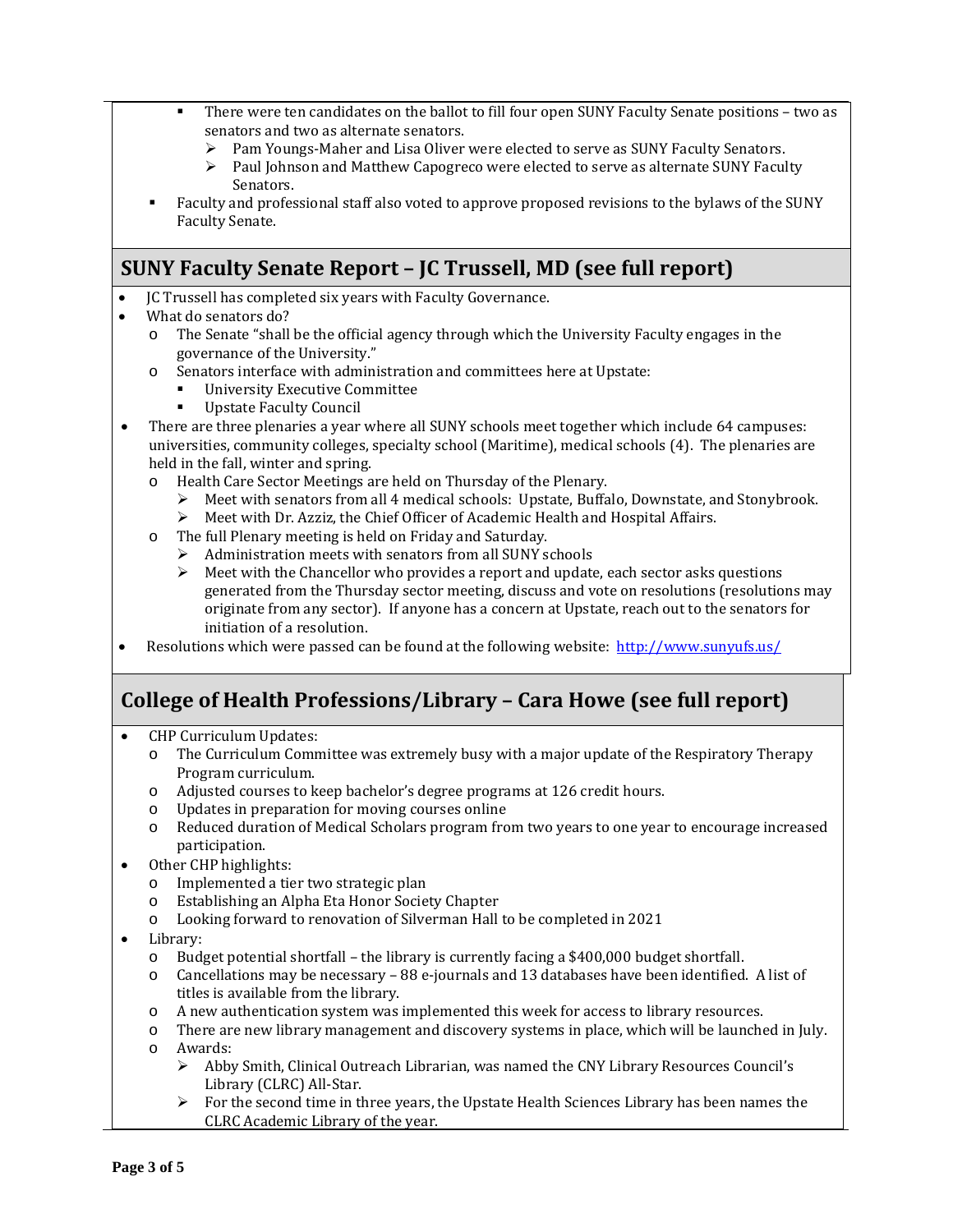$\triangleright$  Rebecca Kindon was awarded the Upstate NY and Ontario Chapter (UNYOC) Katy Nesbit Award for service to the profession. UNYOC is the regional chapter of the Medical Library Association.

## **College of Medicine – Kaushal Nanavati, MD**

- It has been an active year for the College of Medicine and the Medical College Assembly with visits from Middle States and the LCME. Both visits had positive results.
- Dr. Paul Ko will be leaving as the Associate Dean for Undergraduate Medical Education. Dean Licinio has started an internal search to fill the position.
- Upstate Accelerated Scholars offers a summer program.
- Focusing on wellness of the staff along with Dr. Leslie Kohman.

# **College of Graduate Studies – David Pruyne, PhD (see full report)**

- Students:
	- o Current 90 PhD students, 15 MD/PhD students in the PhD portion (15 more in medicine years), and 4 MS students.
	- o Graduated this year 15 PhD students, 3 MS students, 4 MD/PhD students
	- o Incoming: PhD program 19 total including 4 NYS residents and 10 international; MD/PhD program – 5 total, including 2 NYS residents and 2 international
- The CGS completed the Strategic Plan.
- Participated in the successful Middle States review process, with Middle States being the only accrediting agency that the graduate programs are subject to.
- Experienced substantial turnover in College personnel. After initial growing pains, the college staff is now well integrated and functioning very effectively.

### **College of Nursing – Patricia Powers, DNP, MPA, RN, FNP-C, PMHNP (see full report)**

- There has been significant faculty/staff turnover this year.<br>  $\circ$  Faculty changes:
	- Faculty changes:
		- Dr. Bambi Carkey will be retiring. She will continue as Director for the Psych grant.<br>■ Dr. Jovce Scarninato will be retiring shortly
		- Dr. Joyce Scarpinato will be retiring shortly.
		- **Dr. Helen Clancy has resigned and is headed for retirement.**<br>• Maria Wheelock and Jody Brown have moved on to other no
		- Maria Wheelock and Jody Brown have moved on to other positions.
		- Dr. Mashelle Jansen has resigned.
		- Dr. Carol Kozik has rejoined the faculty.
	- o Staff retirement:
		- Pam Bowman
	- o Tenure:
		- Dr. Karen Klingman received tenure.
- The BS program will start online as of this Fall 2019.
- Two articles were submitted by faculty for publication.
- Two grants were awarded (Psych and HRSA grants).
- The DNP CIPR was submitted at the end of 2018 for accreditation and the BS, MS, and CIPR will be submitted by June 1, 2019.
- The CON will continue to progress with strategic planning.

#### **Old Business**

None